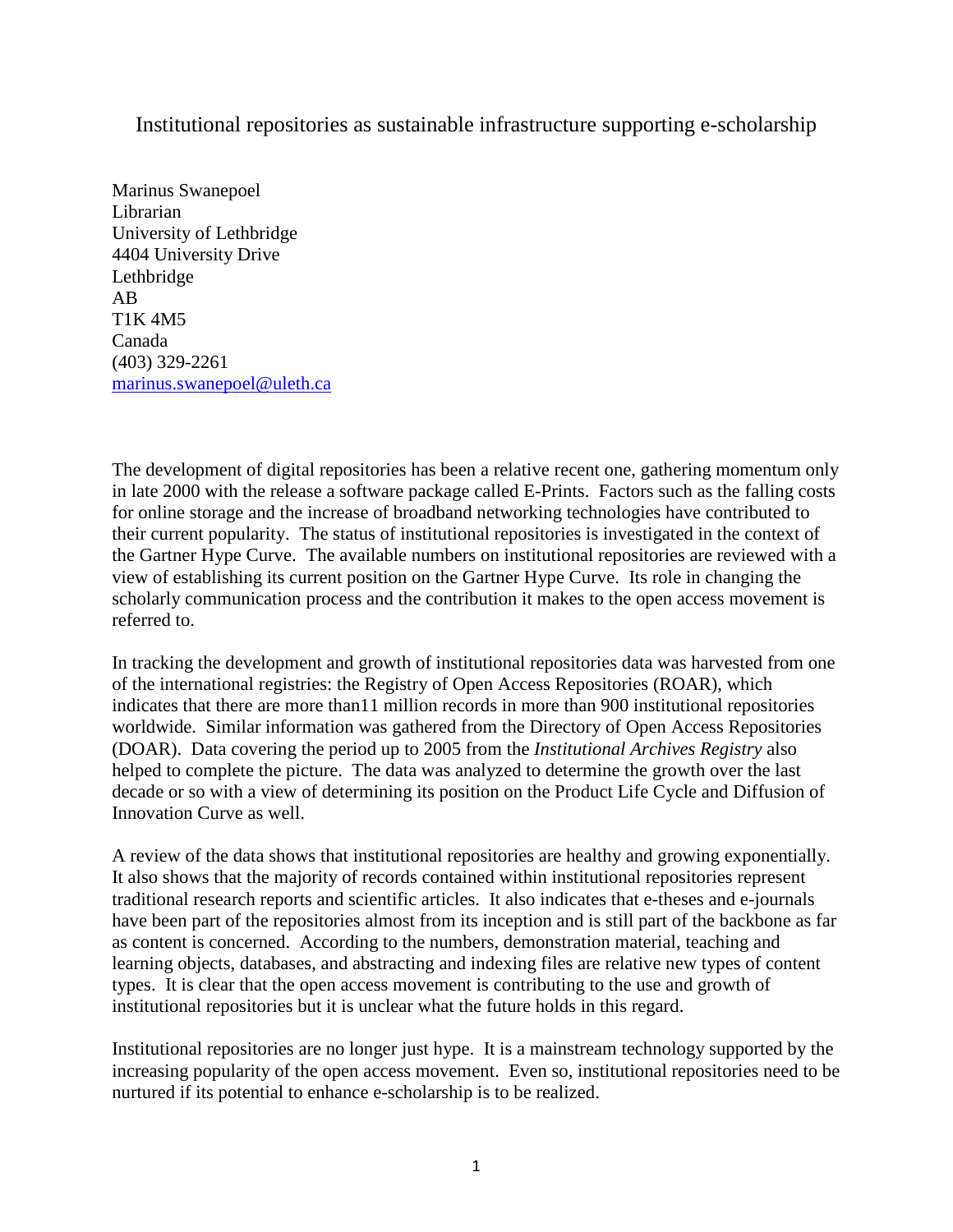## 1. Introduction

According to the statistics being kept by the Registry of Open Access Repositories (2009), institutional repositories (IR's), as a phenomenon, has been on the higher education scene since the early 1990's but has only enjoyed popularity since 2002 when the numbers started to increase significantly. Around that time it started to appear on the radar screen of many universities and many began looking into it as a possible alternative to the traditional scholarly publication model.

This coincided roughly with the rise of the open access movement when, in 1998, the Association of Research Libraries developed the Scholarly Publishing and Academic Resources Coalition (SPARC)(2009). This alliance of academic and research libraries and other organizations came into being to address to develop and promote alternatives to the traditional publishing model, such as open access because of the exorbitant price increases in academic journals over several decades.

In 2004 Cervone stated that: "Institutional repositories significantly extend the role of a library. Such projects are a serious and long-lasting commitment, with extensive benefits' as well.... If libraries step up to the plate, they will fundamentally transform their role from passive transfer agents of information into active partners in the dissemination."

## 2. Research questions

Specific question that will be answered in this paper are:

a) to what extent are IR's, as a method for communicating scientific and scholarly information, accepted or are they just hype?

- b) how mature are IR's as a technology?
- c) to what extent are IR's used by faculty and researchers?
- d) how does open access fit into the picture?
- e) does the evidence support growth or decline?
- f) what kind of information is deposited in IR's
- g) how are IR's distributed geographically?
- 3. Methodology

Almost 5 years ago Swanepoel (2005) published an article taking stock of the use and growth of institutional repositories. Four to five years may not sound like much but in the information technology arena it is enough to note significant changes since then. At the time the *Institutional Archives Registry* (2005) was used for data on current repositories. Figure 1 provides a graph of the growth of repositories from 1990 – 2005 as based on the data from this registry. This site is no longer in existence and a new similar source was used for the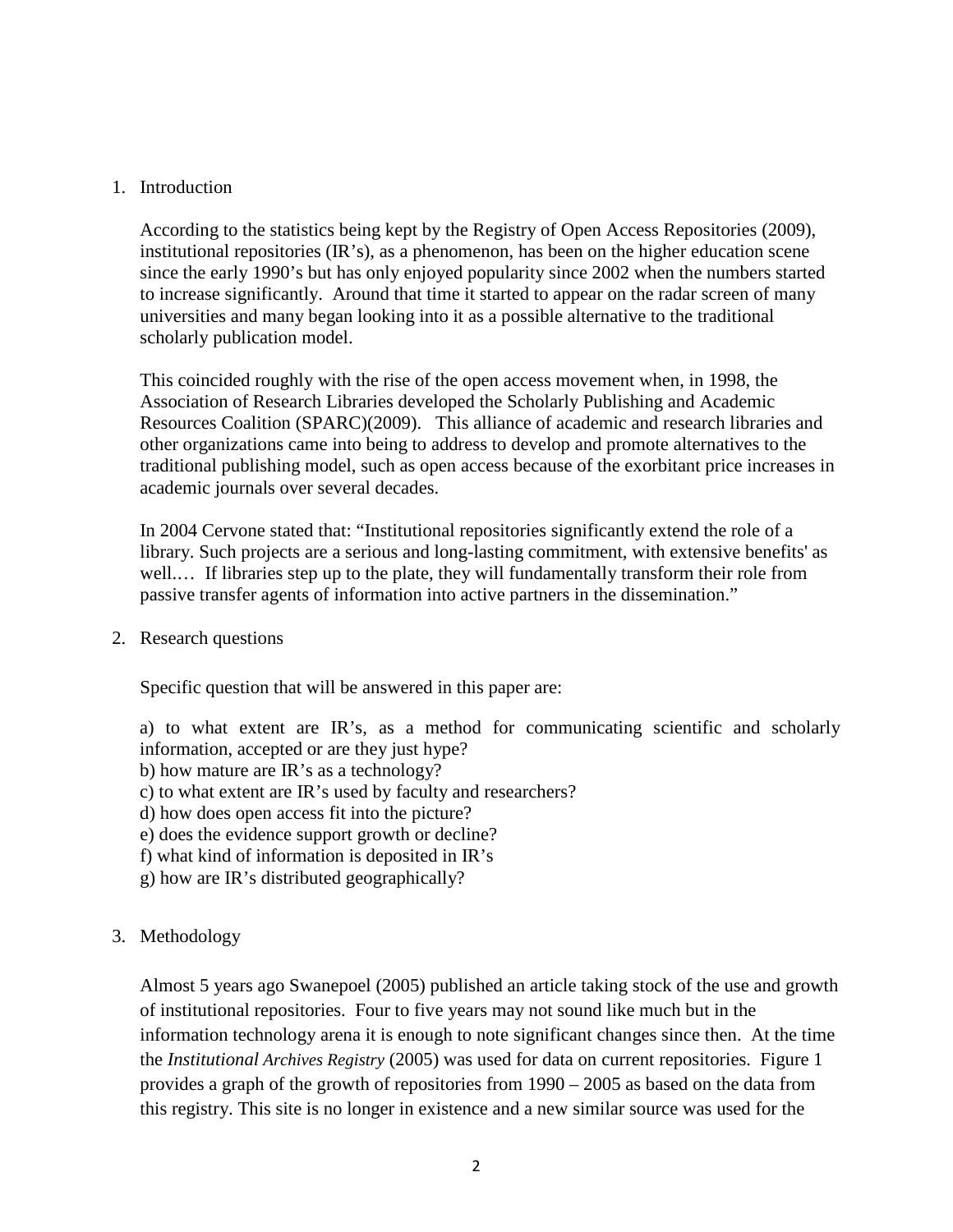

latest data: *Registry of Open Access Repositories* (2009). The data from the new source

**Figure 1: Growth in Repositories 1990 – 2005 (***Institutional Archives Registry,* **2005).**

includes the period covered by the previous report and correlates with that of the previous site (see Figure 2).



**Figure 2: Growth in Repositories 1990 – 2009 (***Registry of Open Access Repositories,* **2009)**

There is a third set of data that is very similar: the Directory of Open Access Repositories. The goal of this directory is described as: "The OpenDOAR service provides a qualityassured listing of open access repositories around the world. OpenDOAR staff harvest and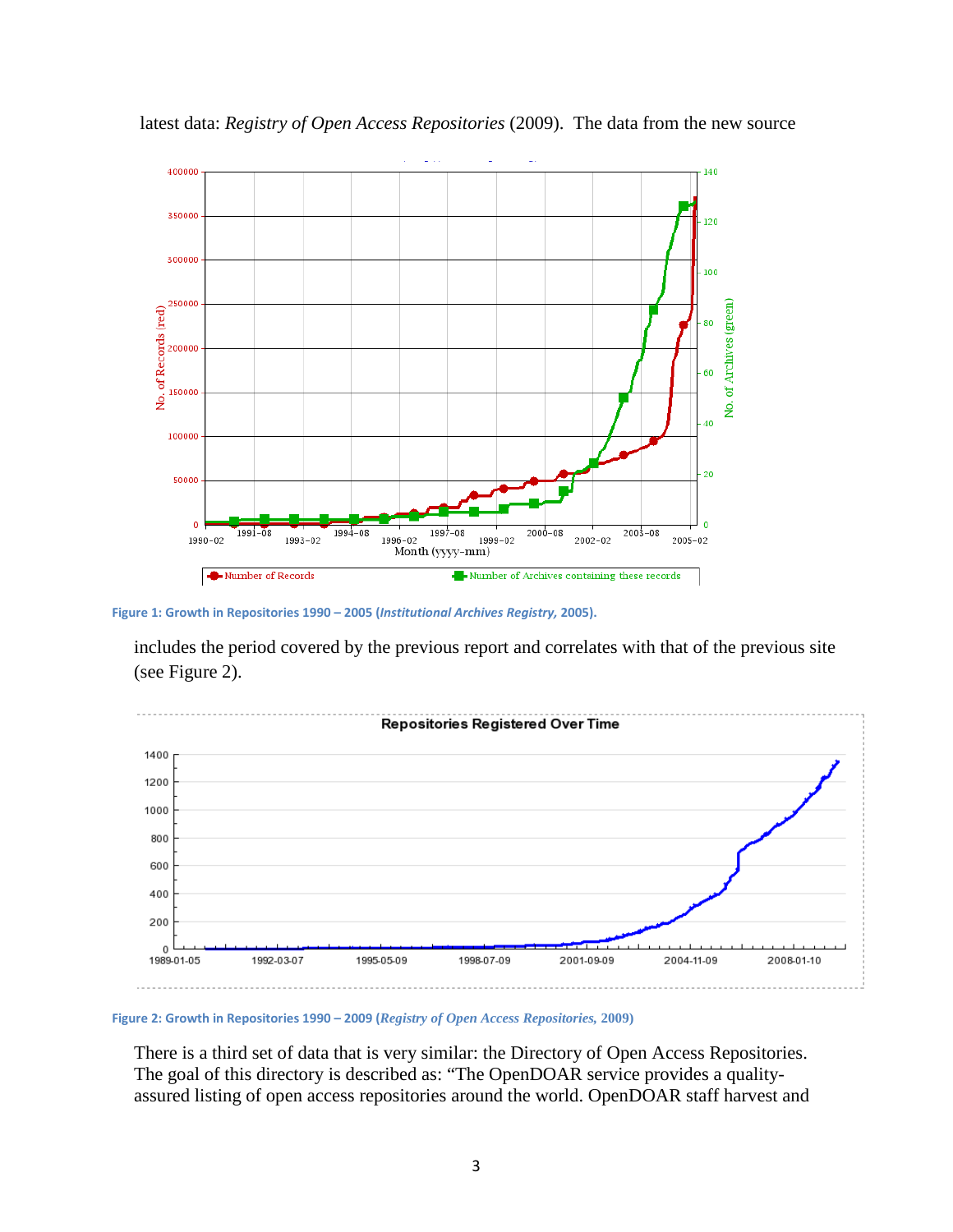assign metadata to allow categorization and analysis to assist the wider use and exploitation of repositories. Each of the repositories has been visited by OpenDOAR staff to ensure a high degree of quality and consistency in the information provided." (*Directory of Open Access Repositories*, 2009).

The graph representing the growth of repositories from this is markedly different, less so because it includes both institutional and subject repositories but rather because the directory database was only started in 2006 and there was quite a backlog of repositories to be registered in the directory. From about 2007 the directory reflects real growth in the number of repositories registered in the database (see Figure 3.)



**Figure 3: Growth in the number of repositories registered in the OpenDOAR database** *(Directory of Open Access Repositories***. 2009).**

In interpreting these three sets of data use is made of the Product Life Cycle (Sigmoid Curve), the Diffusion of Innovation Theory and the Gartner Hype Cycle.

4. Delimitations

IR's are part and parcel of the Open Access movement. However, for the purposes of this study, this aspect will not be discussed at length. Sufficient to say that Open Access is not entirely reliant on institutional repositories. On the contrary, there are a significant number of open access journals that supports the Open Access movement equally well. Waller (2009) recently reported that: "The Directory of Open Access Journals went over the 4,000 journal mark and now there is a note on the E-LIS home page that E-LIS now contains over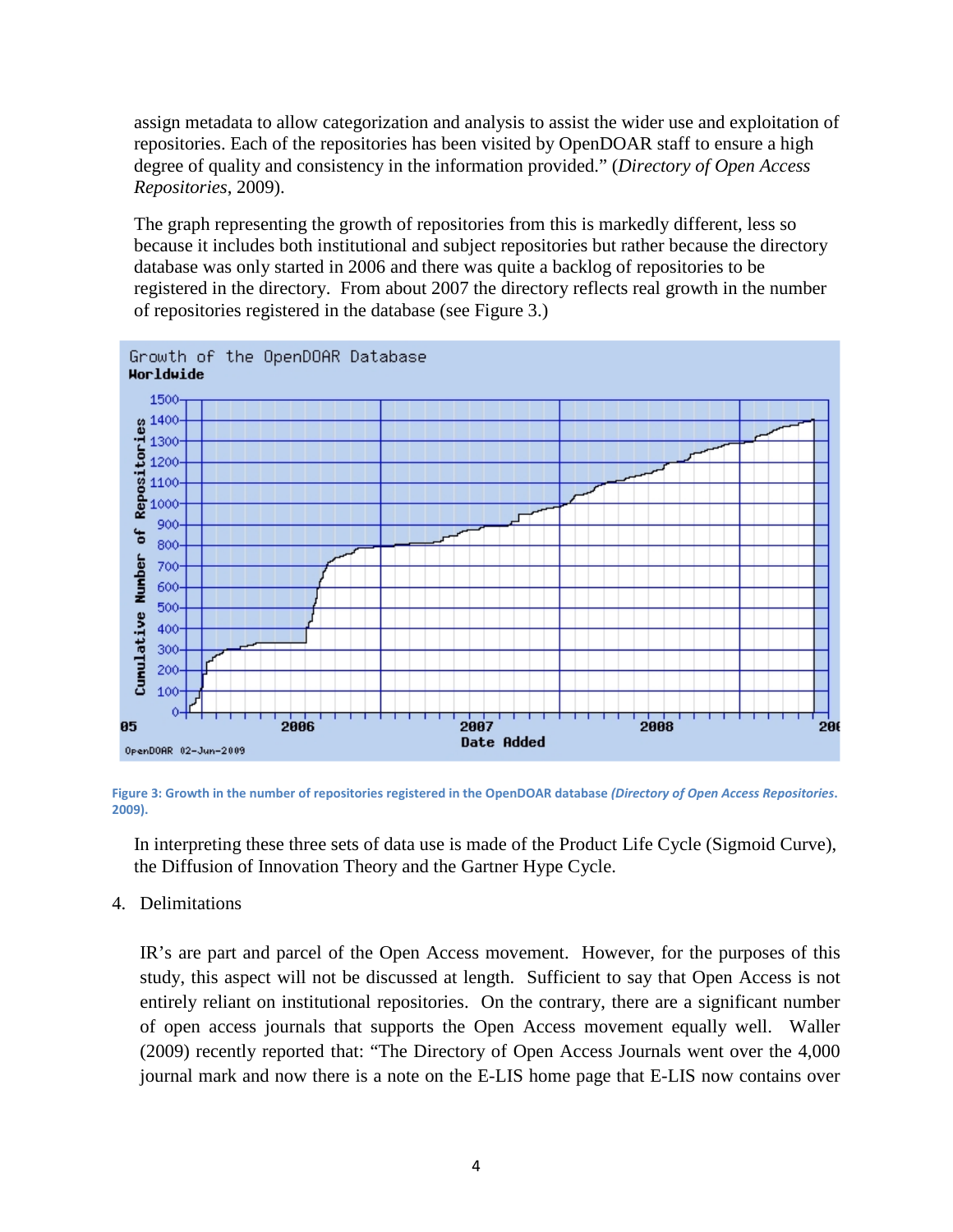9,000 documents." E-LIS is a well-known subject repository in the area of Library and Information Science.

Nor is the scholarly communication process part of the investigation, even though IR's are part of the new emerging model of scholarly communication. Disciplinary or subject repositories (also referred to by Waller in the above paragraph) are outside the scope of this study as well. It will be limited to institutional repositories. The focus of the paper is on determining the extent to which IR's have become mainstream technology.

- 5. Technology models and their application
	- 5.1. Product Life Cycle (2004) (Sigmoid Curve)

The Product Life Cycle or PLC provides a way to gauge the status of a product or service, from introduction to decline.



**Figure 4: Stages of the Product Life Cycle (Product Life Cycle, 2004)**

The four stages of a PLC can be described as follows:

a) Introduction or start-up is the period from a new product's commercialization until takeoff.

b) Growth is the period from a new product's takeoff until a slowdown in the growth of sales is experienced.

c) Maturity is the period from a product's slowdown until sales begin a steady decline.

d) Decline is the period of steadily decreasing sales until a product's demise or obsolescence.

Taking into account the growth in the number of IR's it would be reasonable to deduct that IR's are no longer a start-up technology. It is equally clear that it was not a mature technology in 2005. Therefore IR's must be in the growth phase of the Product Life Cycle, showing signs of reaching the early maturity in the developed countries in 2009. The estimate is that they have made significant progress in this phase but that the degree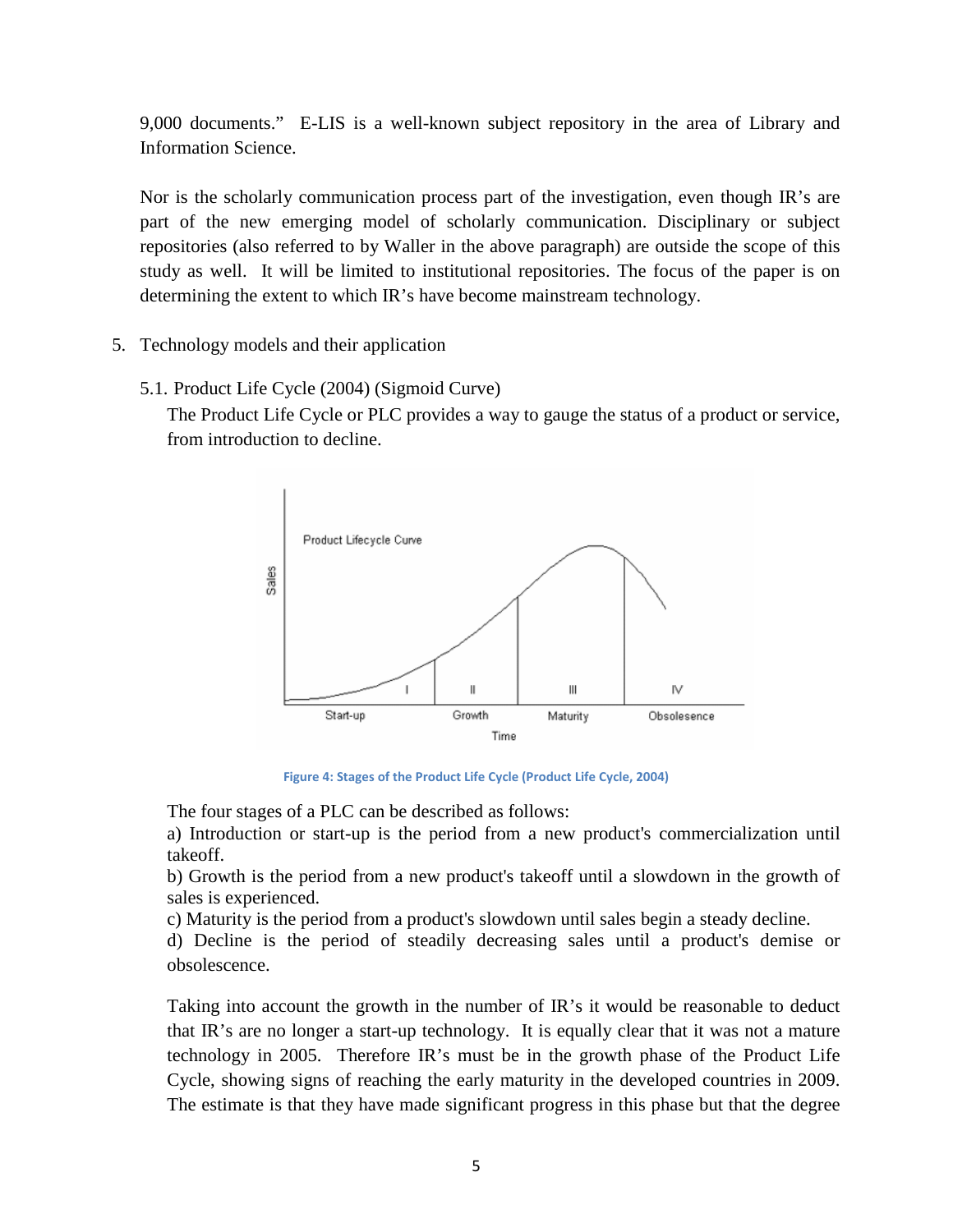of progress and adoption differs from country to country and even from institution to institution.



**Figure 5: Estimated position of IR's on the Product Life Cycle in 2005 (A) and 2009 (B).**

This point of view is supported by Google earth view, showing the distribution and size of repositories in the USA as shown in Figure 6.



**Figure 6: Google Earth view of IR's in the USA**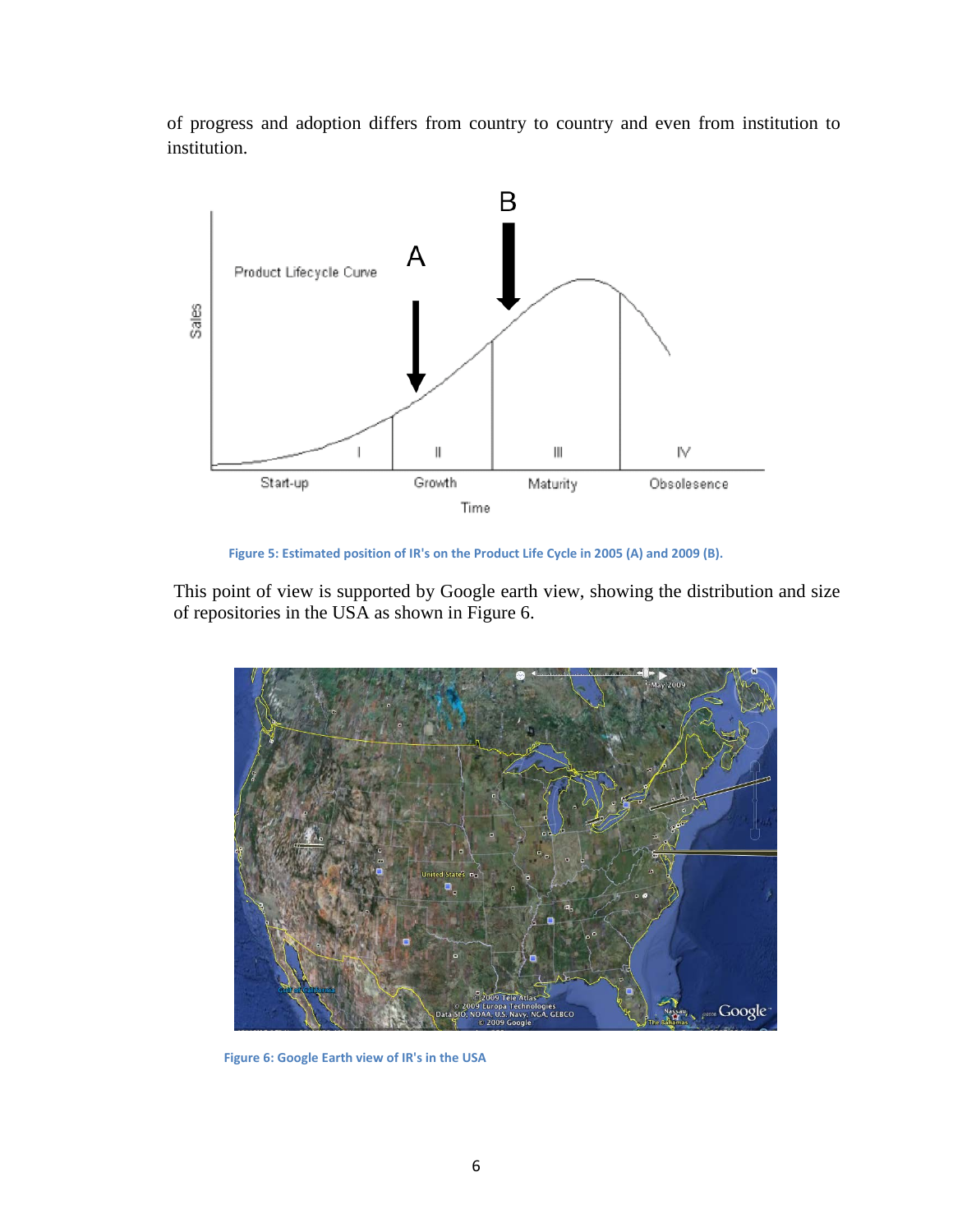5.2. Diffusion of Innovation Theory (Davis et al, 1989).

Figure 7 shows the bell-shaped distribution of individual innovativeness and the percentage of potential adopters theorized to fall into each category. At one end of the distribution curve are the innovators. The risk takers and pioneers are innovators who adopt an innovation very early in the diffusion process. On the other extreme of the continuum are the laggards who oppose adopting an innovation until relatively late in the diffusion process, if they do so at all.

Earlier research on behavior in general, and technology adoption in particular, has indicated that there could be a common set of determinants of behavior among different segments of the population, e.g., Davis, et al (1989). The Innovation Diffusion Theory shares this basic assumption. It also assumes that everyone will ultimately adopt (Rogers, 1995). These two assumptions are challenged. For example Moore (1991) suggests that people in each of the different adopter categories are different from those in the category to their immediate left. These differences across categories are referred to as "cracks in the bell curve".

This view suggests that innovations that succeed among innovators and/or early adopters may fail among the early majority or late majority since the innovation does not possess the characteristics that appeal to those in these later categories. Further, this implies that factors influencing different categories of adopters are fundamentally different. It also implies that since not everyone will adopt an innovation, it is quite likely that factors influencing non-adoption will be different from factors influencing adoption (Rogers, 1995).

The motivating forces or drivers that result in adoption of the technology by the different adopter categories are known and presented in Figure 6.

Technology adoption decisions have been typically characterized by a strong productivity or utilitarian orientation. Across the different categories, drivers related to the useproductivity possibility (e.g., perceived usefulness, relative benefit, job fit, etcetera.) have emerged as the strongest predictors of adoption (Rogers, 1995).

The role of utilitarian and hedonic outcomes is also supported by motivation theory. Motivation research suggests that there are two main classes of motivation: extrinsic and intrinsic. Extrinsic motivation pertains to achievement of a particular goal whereas intrinsic motivation is the enjoyment and pleasure resulting from a particular behavior (Twist, 2004).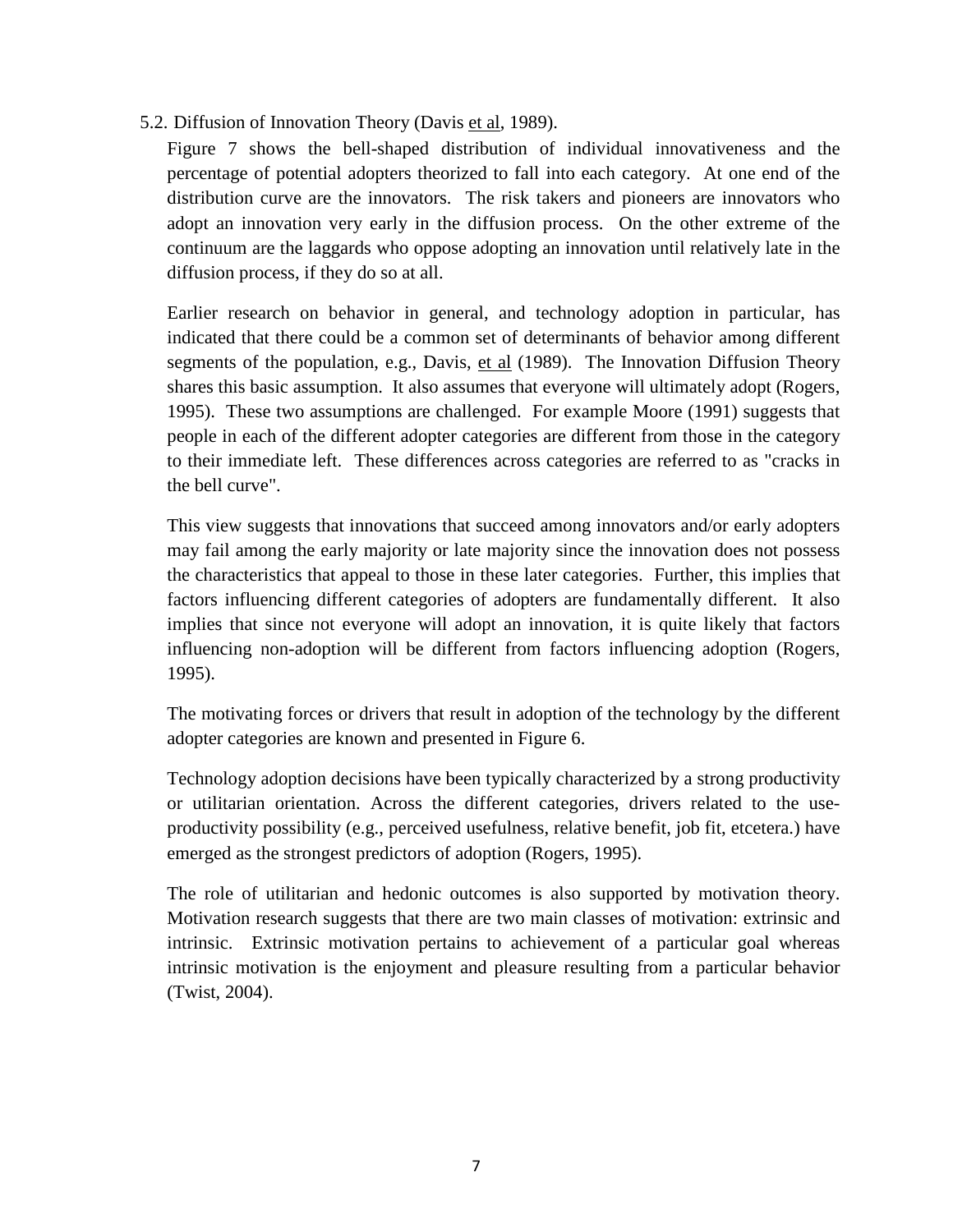

**Figure 7: Diffusion of Innovation, mapping adopter determinants to adopter categories of Rogers (1995)**

Social outcomes can be thought of as the social rewards (e.g., "public" acknowledgment) that would be achieved as an outcome of adopting an innovation. Adoption may lead to an elevation in power, knowledge, and/or status if the decision is viewed by others to be a good one (Vallerand, 1997). Prior research has emphasized the importance of social outcomes as a determinant of behavior. Similarly, innovation literature suggests that the desire to gain status is an important reason for the adoption of an innovation (Rogers, 1997).



**Figure 8: Position IR's on the Diffusion of Innovation Curve 2005 (A) and 2009 (B)**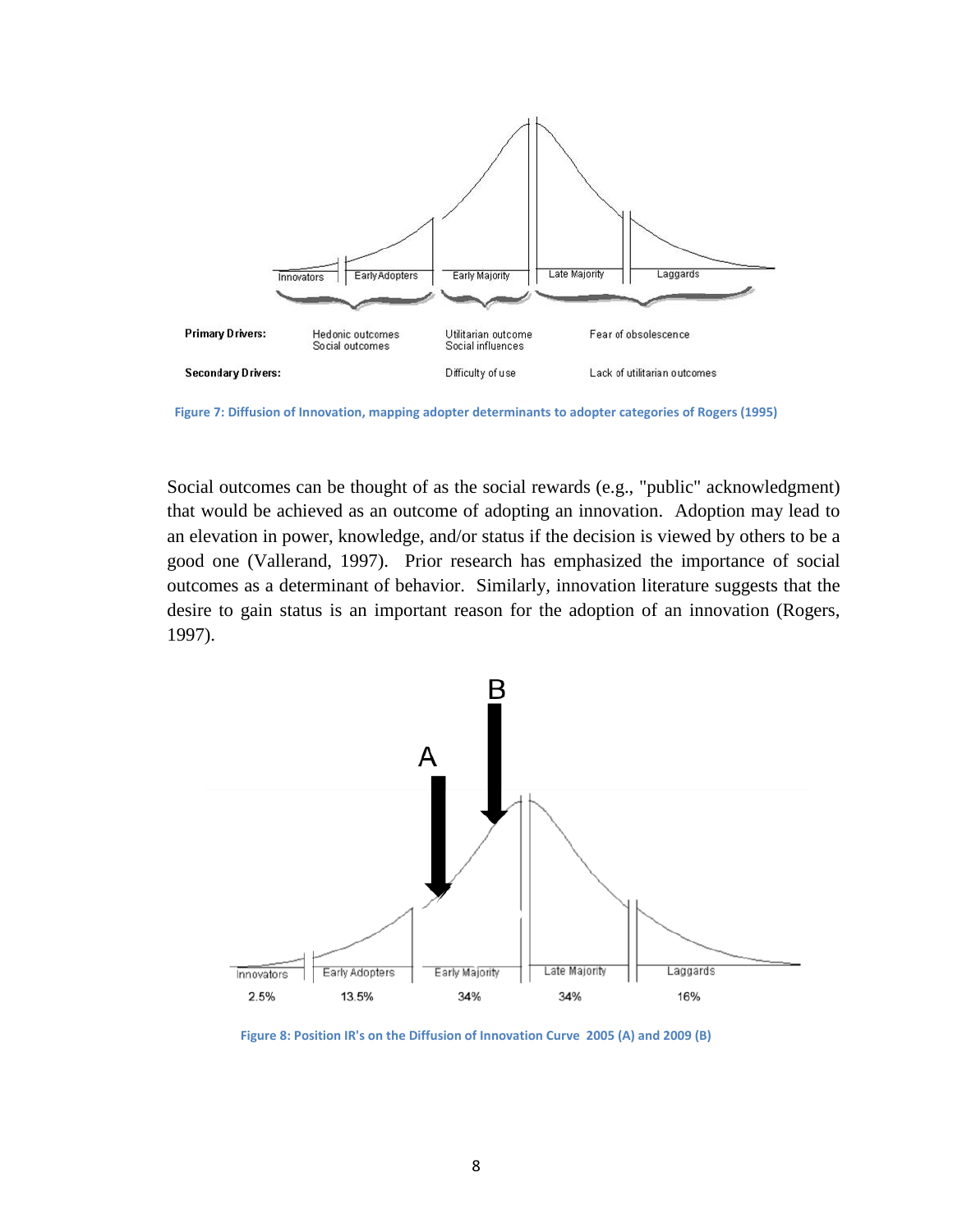# 5.3. Gartner Hype Cycle

The Gartner Hype Curve is a tool introduced by the Gartner Group in the 1990's to explain general phenomena of interest and excitement (also called hype) in new technologies. This framework plots the typical evolution of a technology from its early beginning through its maturation to general market acceptance.

The different stages are (Gartner, 2004) (Twist, 2004):

- Technology Trigger: The first phase of a Hype Cycle is the "technology trigger" or breakthrough, product launch or other event that generates significant press and interest.
- Peak of Inflated Expectations: In the next phase, a whirl of publicity normally generates over-enthusiasm and idealistic expectations. There may be some successful applications of a technology, but there are typically more failures.
- Trough of Disillusionment: Technologies enter the "trough of disillusionment" because they fail to meet expectations and rapidly become unfashionable. Consequently, the press usually abandons the topic and the technology.
- Slope of Enlightenment: Although the press may have stopped covering the technology, some businesses persist past the "through of Disillusionment" and climb the "slope of enlightenment". Gradually, through continued experimentation they recognize the benefits and practical application of the technology.
- Plateau of Productivity: During this phase of a Hype Cycle, the real benefits of the technology are established and accepted. Tools and methodologies are more and more stable as they enter their subsequent generations. The final height of the plateau varies according to whether the technology is generally applicable or benefits only a niche market. Approximately 30 percent of the technology's target audience have or are adopting the technology as it enters the Plateau.

Gartner indicated in 2004 that IR's (called E-Learning Repositories by them at the time) were moving down into the Trough of Disillusionment. However the number of successful repositories to be seen in 2009 (Figure 1, 2 and 3) indicates that this technology has moved further along the curve than it seems at first glance. If the number of faculty participating at some individual institutions is taken into account, it suggests that this technology of IR's has moved further down the slope closer to the plateau. Some institutions are reporting a 25% participation rate (9) while 30% penetration (23) is seen as a technology already entering the plateau.

On the other hand, if the flood of literature on IR's that is still being published in professional literature is taken into account, it argues that the rightful position of IR's is still not far from the Peak of Inflated Expectation.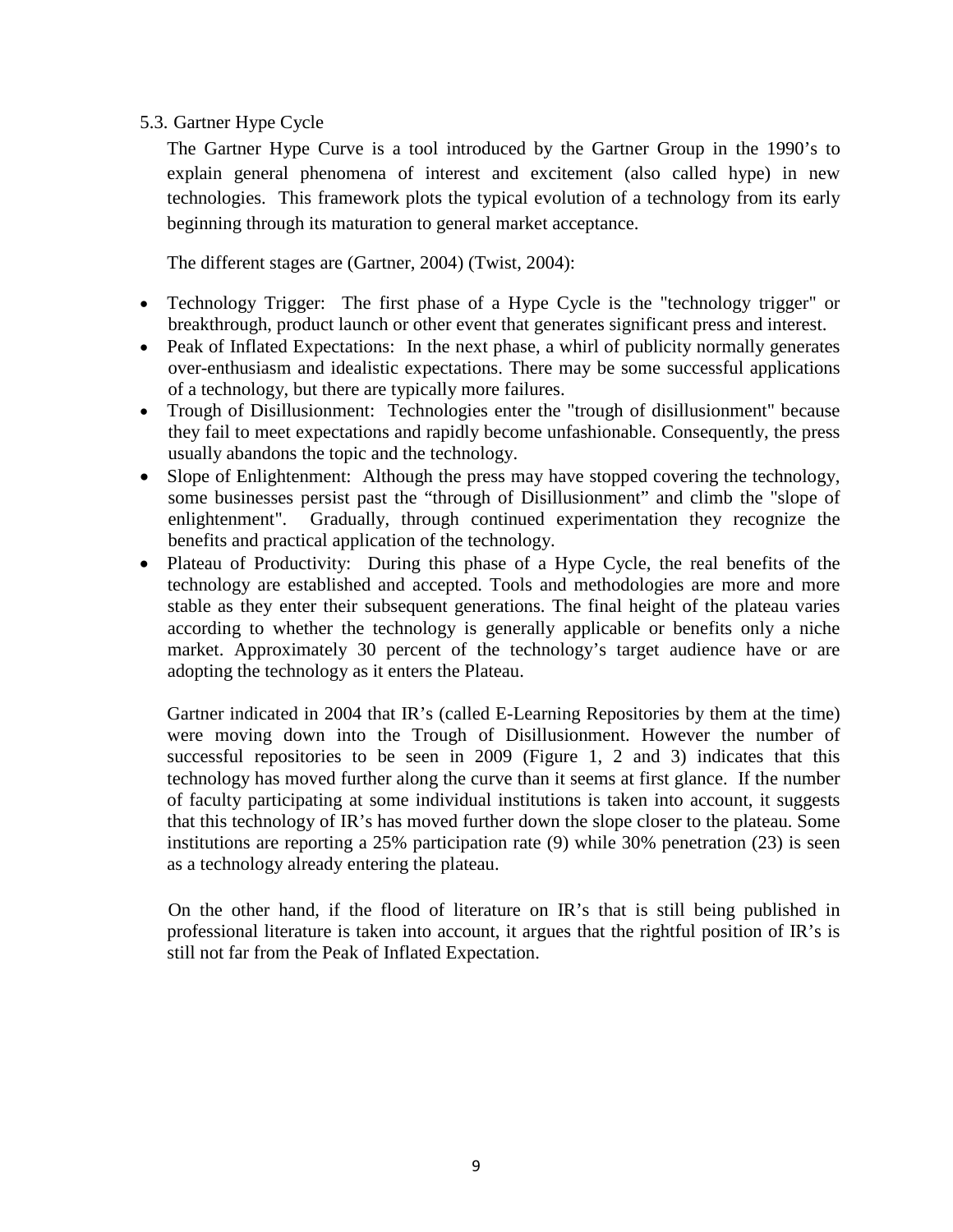

**Figure 9: Position of IR's on the Hype Cycle in 2005 (A) and 2009 (B)**

- 6. The questions answered
	- 6.1. The acceptance of institutional repositories

It is quite surprising the number of publishers that allow self-archiving of articles by authors in some repository. A database of publisher policies is maintained by the SHERPA/RoMEO project (2009); of the 602 publishers included:

- 29% allow archiving of both pre- and post-print
- 21% allow archiving of post-print
- 11% allow archiving of the pre-print
- 39% do not formally support archiving.

However taking cognizance that (Mark Ware Consulting, 2006):

- There are about 23,000 scholarly journals in the world,
- They publish collectively around 1.4 million articles a year.
- The number of articles published each year and the number of journals have both grown steadily for over two centuries, by about 3% and 3.5% per year respectively.
- The number of researchers, which has also grown at about 3% per year now stands at around 5.5 million
- 6.2. The maturity of institutional repositories

In 2006 the University of Michigan conducted a nation wide census of IR's (Markey et al (2007). Questionaires were sent to library directors at 2,147 institutions in the United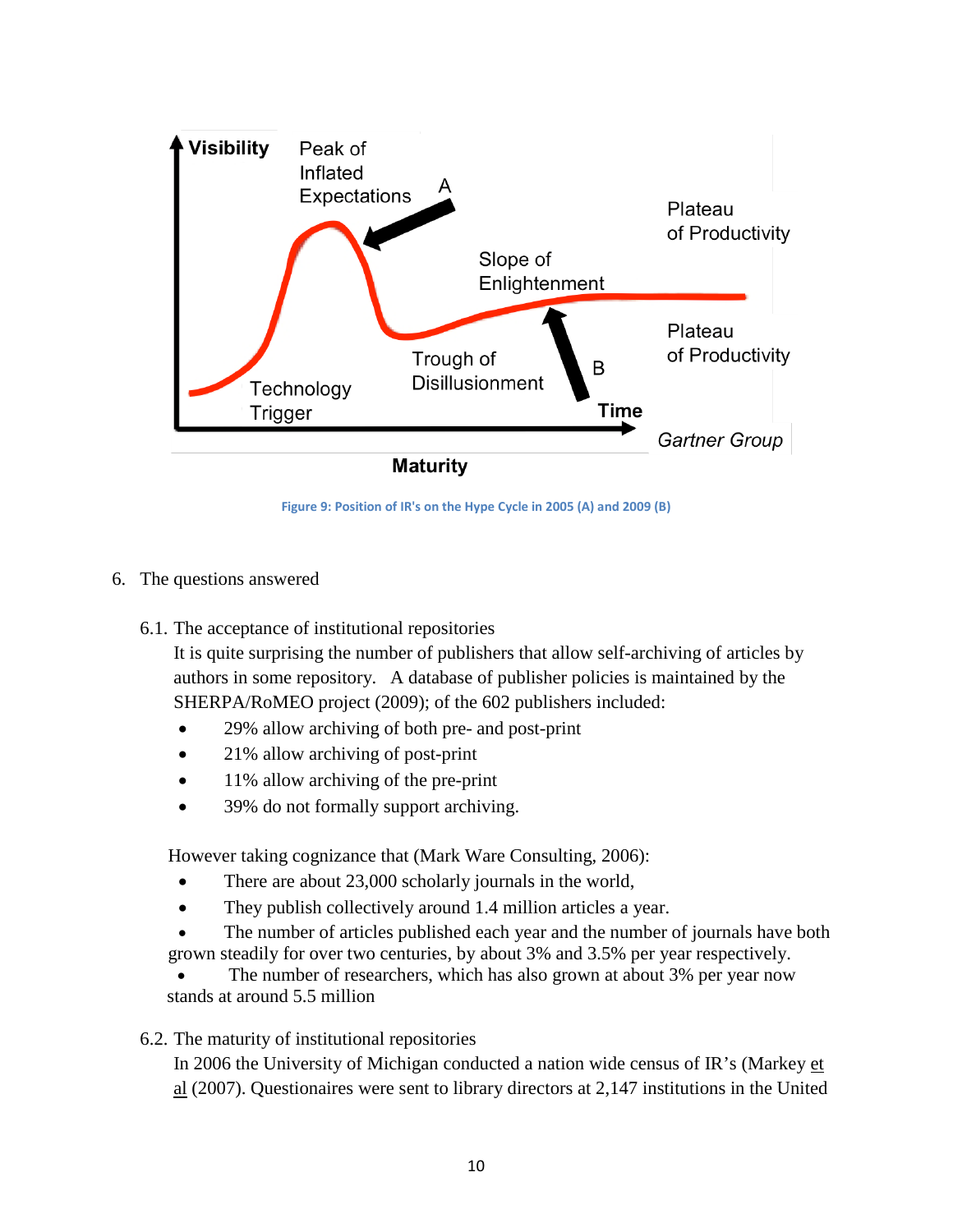States. A total of 446 (21%) participated in the census. More than half of the responding institutions (53%) had done no IR planning. Some 20% had begun to plan, 16% were actively planning and pilot testing IRs, and 11% had implemented an operational IR. The study confirmed some of what other surveys had shown about operational IRs. It found that most IRs have been created at research institutions and that few are found at master's or baccalaureate institutions; that the library usually takes the lead in planning, staffing, and paying for IRs; that faculty and graduate students are the major contributors to operational IRs, but that such contributions are still low; and that DSpace is the preferred IR software for both pilot testing and implementation.

At the same time, the census yielded new findings. For example, the authors concluded that there is a "sleeping beast of demand" for IRs from master's and baccalaureate institutions, based on the finding that, among those respondents who had not begun planning, half intend to do so within 24 months.

6.3. The use made of institutional repositories

The short answer is that there is some proof that it is being put to good use but there is a lot of room for improvement. The Michigan census (Markey, K et al. 2007) on IR's in the US found that 50% of the respondents who have implemented IR's have less than 1000 items in their repositories and only 19.4% of respondents more than 5,000 items.

Authors whose articles are available in open access repositories are more often being cited. This finding was reported by a number of researchers namely: Andrew Odlyzko (2000), "The Rapid Evolution of Scholarly Communication," (http://www.si.umich.edu/PEAK-2000/odlyzko.pdf) (accessed Jan. 3, 2008); Steve Lawrence, (2001) "Free Online Availability Substantially Increases a Paper's Impact," Nature 411 (May 31): 521; Alma Swan and Sheridan Brown (2004), "Authors and Open Access Publishing," Learned Publishing 17(3): 219–224; Kristin Antelman (2004), "Do Open-Access Articles Have a Greater Research Impact?" College & Research Libraries (September): 372–382; and Gunther Eysenbach (2006), "Citation Advantage of Open Access Articles," PLoS Biology 4(5) e157:0692–0698.

Even so some faculty do have concerns about self-archiving (Markey et al, 2007):

- Absence of campus-wide mandates regarding mandatory contribution of certain material types, e.g., doctoral dissertations, master's theses, faculty preprints
- Contributors' lack of knowledge about how they can benefit from IRs
- Convincing faculty that the IR will not adversely affect the current publishing model
- Contributors' concerns about intellectual property rights for digital materials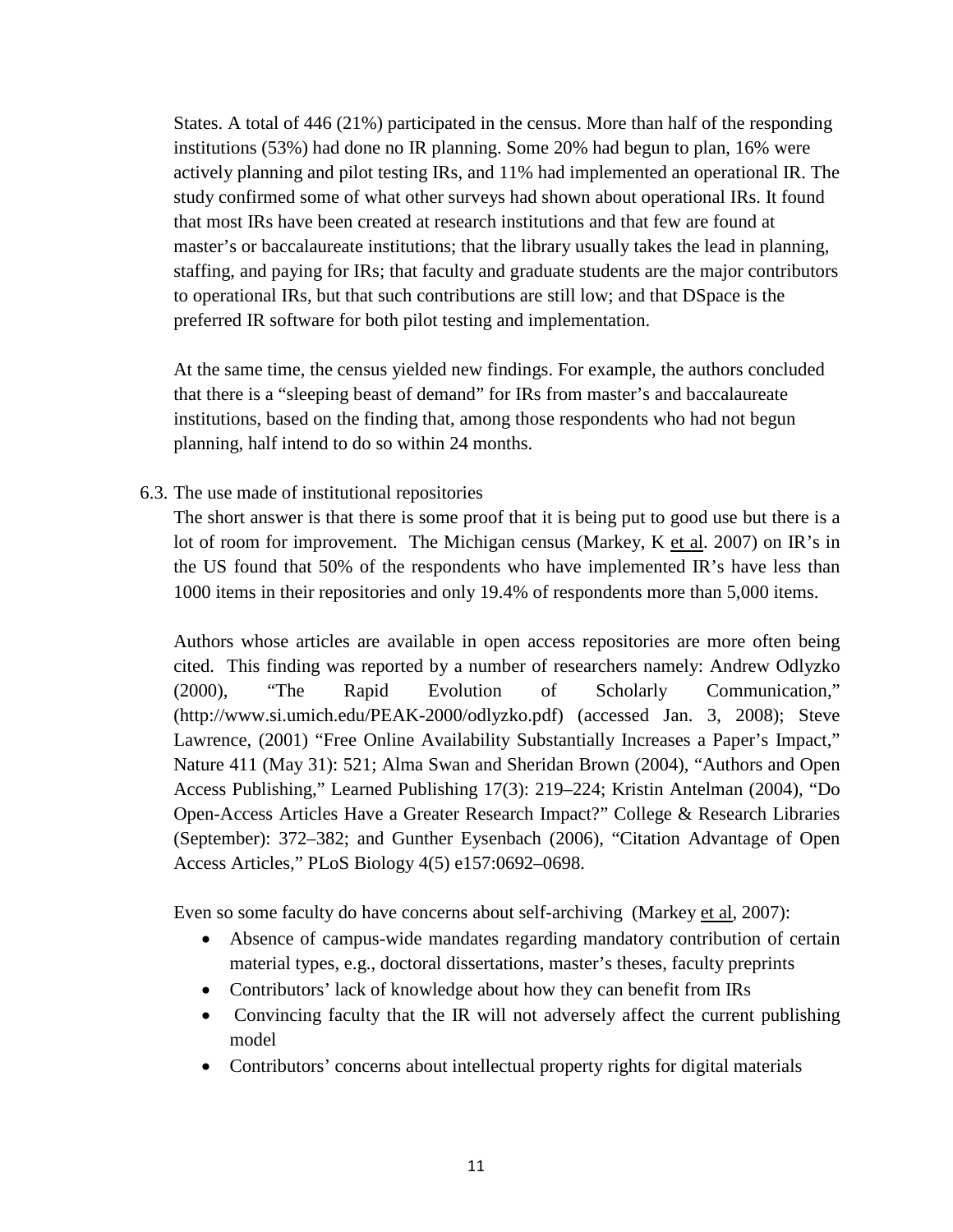6.4. How institutional repositories and open access fit together.

There area about 2,000 publishers in existence today of which about 600 were approached to allow self-archiving, of these 60% complied in one way or another (Sherpa/Romeo. 2009). This means that 1,740 do not allow self-archiving.

Kwasik and Fulda (2005) provides the following representation of traditional versus open access publishing:

|                                          | Traditional                                              |                        |
|------------------------------------------|----------------------------------------------------------|------------------------|
|                                          | <b>Author:Researcher</b>                                 |                        |
|                                          | <b>Manuscript submission</b>                             |                        |
|                                          | Peer review process                                      |                        |
|                                          | Publishing<br>Cost paid by publisher                     |                        |
|                                          | Copyrights<br>owned by publisher                         |                        |
|                                          | <b>Archiving</b><br>paper and digital                    |                        |
|                                          | <b>Article dissemination</b><br>Readers' access          |                        |
| <b>Paid license</b><br>For online access | <b>Paid subscriptions</b><br>Institutional or Individual | Paid document delivery |

#### **Open Access**

| <b>Author Researcher</b>                        |
|-------------------------------------------------|
| <b>Manuscript submission</b>                    |
| Peer review process                             |
| Publishing<br>Cost paid by author               |
| Copyrights<br>owned by author                   |
| Archiving<br>digital                            |
| <b>Article dissemination</b><br>Readers' access |
| Free open access<br>online                      |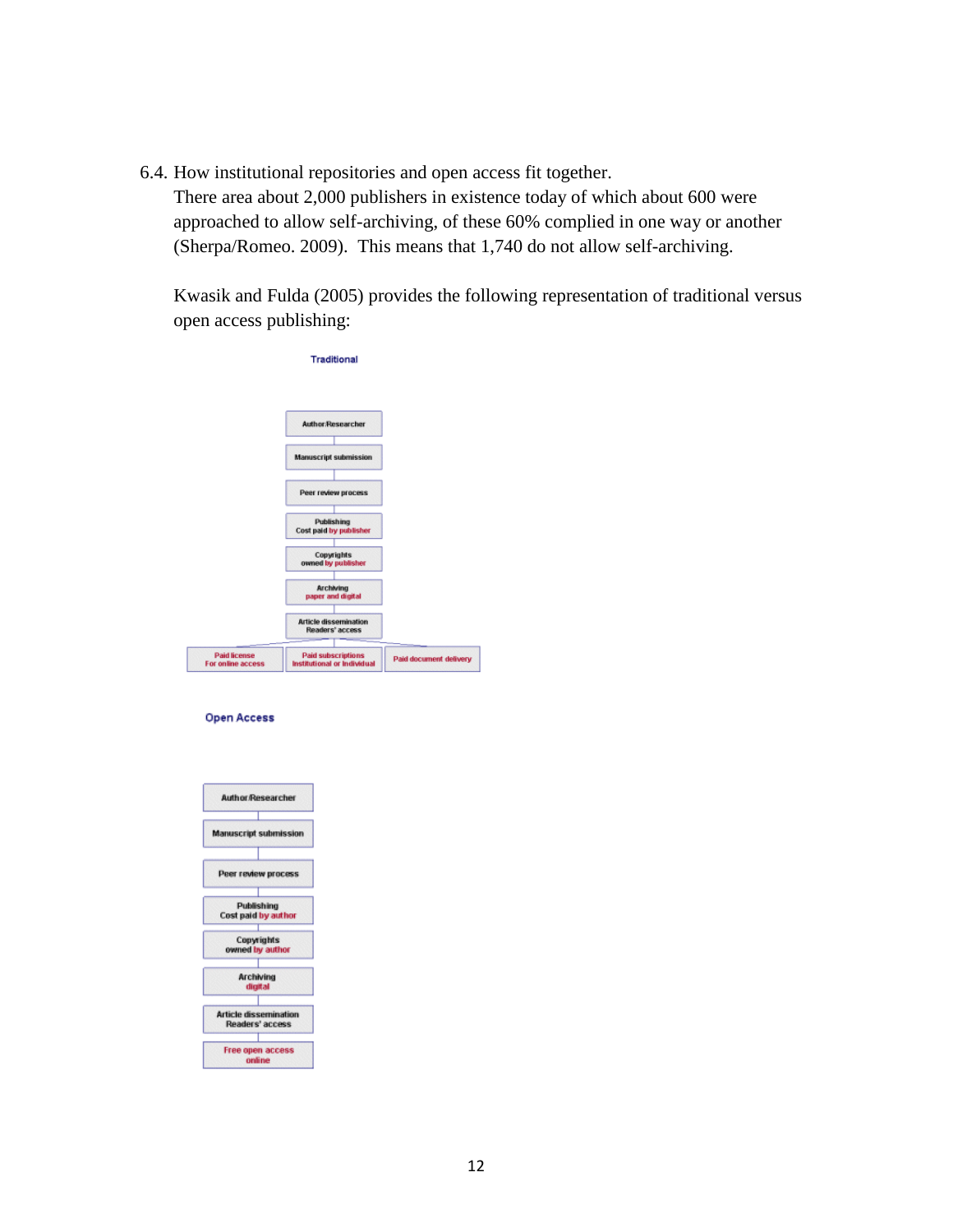### [http://southernlibrarianship.icaap.org/content/v09n03/mcguigan\\_g01.html](http://southernlibrarianship.icaap.org/content/v09n03/mcguigan_g01.html)



6.5. What kind of content is found in IR's

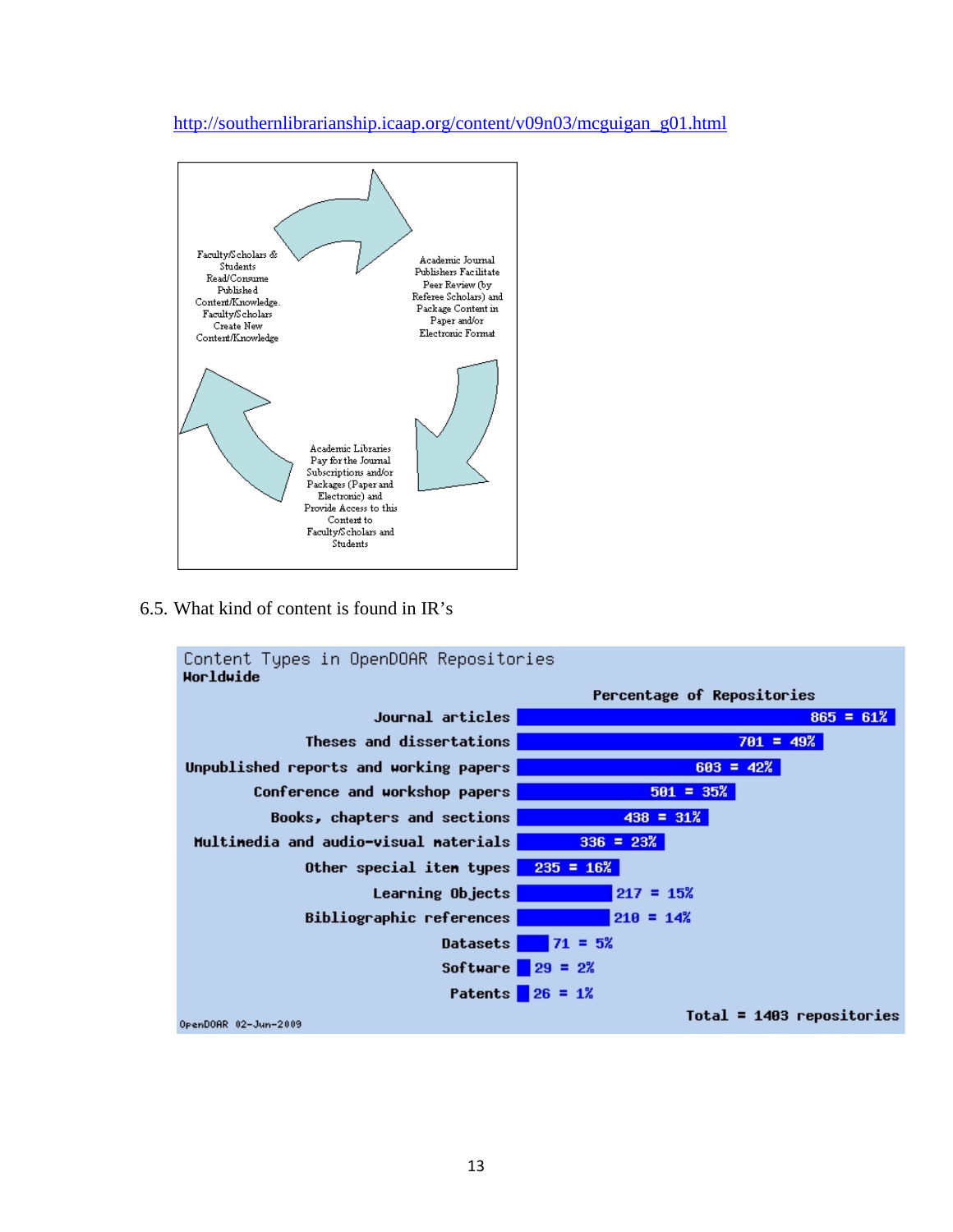#### 6.6. Geographic distribution of IR's?



**Figure 10: Geographic distribution of IR's (Directory of Open Access Repositories, 2009)**



#### 6.7. The future of institutional repositories

The Pew Internet study indicates that 28% of teenagers will contribute online content by blogging and 55% by creating a social networking profile for Gen Y individuals the respective percentages are 20% and 60%. These numbers are in sharp contrast to the 6%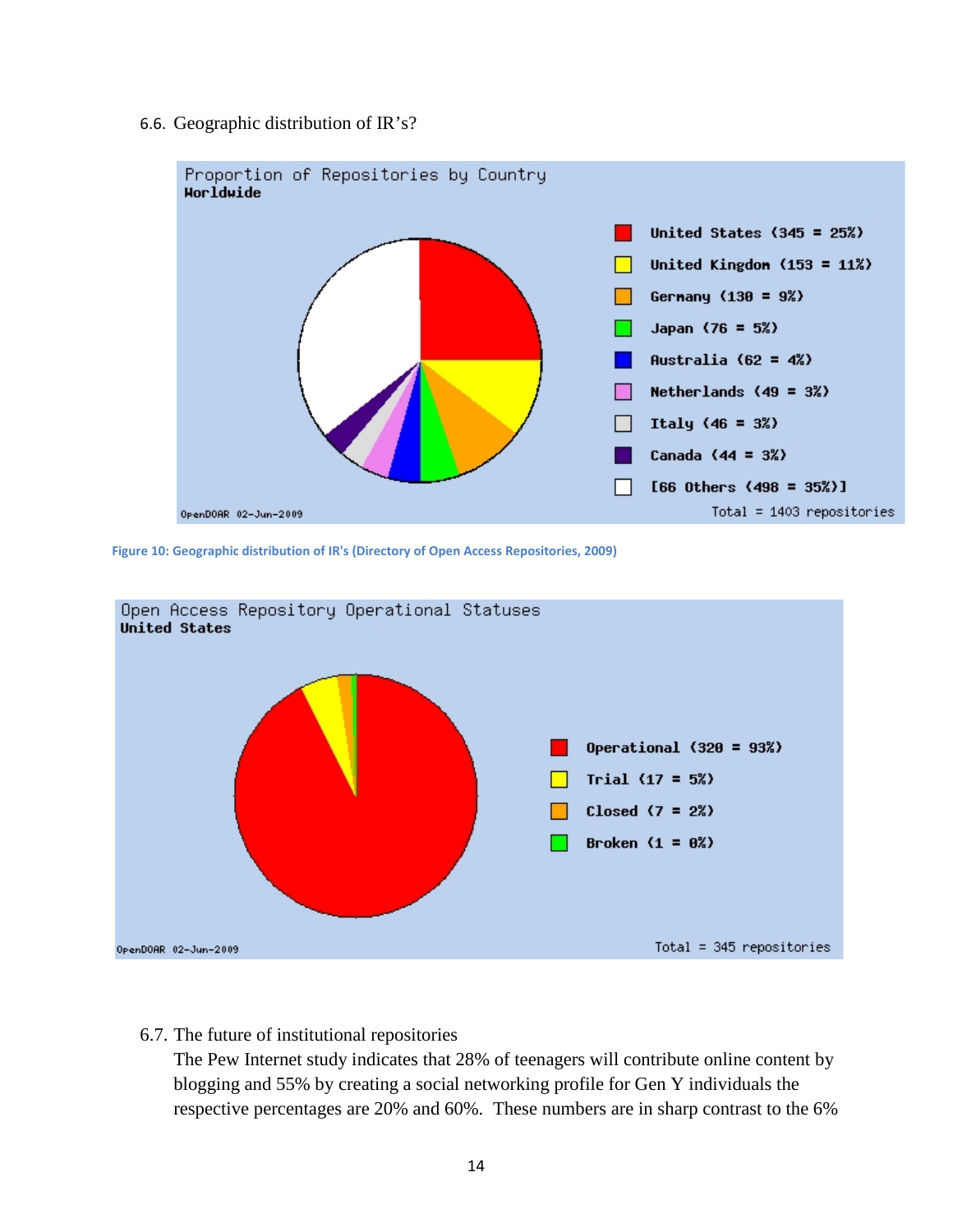and 16% respectively for young boomers (Jones & Fox, 2009). This information suggests that being comfortable with contributing online content is a generational issue and promises a bright future for IR's as the older generations vacate their places at institutions of higher education.

# 7. Conclusion

Lynch (2003) is of the opinion that IR's are not a challenge or alternative to disciplinary repositories; rather, they complement them, just as they can complement existing venues of scholarly publication. The bottom line is that there are strong indications that IR's are now mainstream and has become part of the infrastructure many academics expect from their institutions.

Bibliography

Cervone, H.F. (2004). The Repository Adventure: On the way to changing scholarly communication, libraries may end up changing themselves. *Library Journal.* 129 (10), 44  $-46.$ 

Davis, F. D. et al (1989). User Acceptance of Computer Technology: A Comparison of Two Theoretical Models. In *Management Science.* 35, 982-1003.

*Directory of Open Access Repositories*. (2009). Retrieved May 25, 2009, from <http://www.opendoar.org/index.html>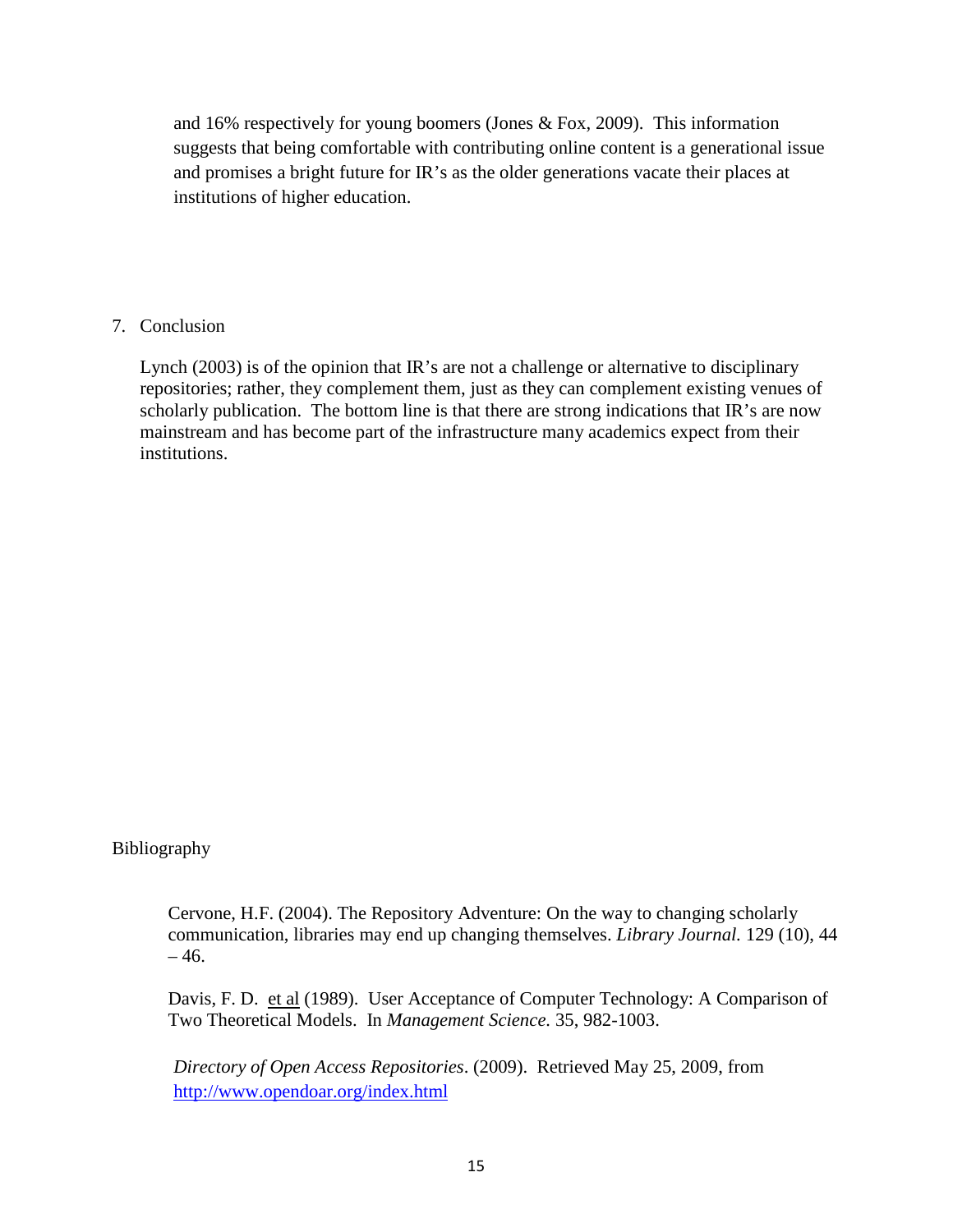Gartner Group (2004). Understanding Hype Cycles. Retrieved May 25, 2009, from <http://www.gartner.com/hc/asset50595.jsp>

*Institutional Archives Registry.* (2005). Retrieved April 25, 2005, from <http://archives.eprints.org/>

Jones, S & Fox, S. (2009) Pew Internet & American Life Project: Generations Online in 2009. Retrieved May 22, 2009, from <http://www.pewinternet.org/Reports/2009/Generations-Online-in-2009.aspx>

Kawisk, H. & Fulda, P.O. (2007) Open Access and Scholarly Communication -- A Selection of Key Web Sites. Retrieved May 22, 2009 from [http://www.istl.org/05](http://www.istl.org/05-summer/internet.html) [summer/internet.html](http://www.istl.org/05-summer/internet.html)

Lynch, Clifford A. (2003) Institutional Repositories: Essential Infrastructure for Scholarship in the Digital Age. ARL, no. 226 (February 2003): 1-7.

Mark Ware Consulting (2006). Scientific publishing in transition: an overview of current developments. Retrieved May 15, 2009 from, [http://www.stm-assoc.org](http://www.stm-assoc.org/)

Markey, K et al. (2007) Census of Institutional Repositories in the United States MIRACLE Project Research Findings. Retrieved May 15, 2009 from [http://www.clir.org/pubs/abstract/pub140abst.html.](http://www.clir.org/pubs/abstract/pub140abst.html)

Moore, G. A. (1991). *Crossing the Chasm: Marketing and Selling Technology Products to Mainstream Customers.* Harper Collins: New York.

Product Life Cycle. (2004). Retrieved May 1, 2009, from <http://www.witiger.com/marketing/PLC.htm>

*Registry of Open Access Repositories*. (2009). Retrieved May 12, 2009, from <http://roar.eprints.org/index.php>

Rogers, E. M. (1995). *Diffusion of Innovations*, 4th ed., The Free Press: New York.

Scholarly Publishing and Academic Resources Coalition (2009). Retrieved May 15, 2009, from<http://www.arl.org/sparc/about/index.shtml>

Sherpa/Romeo. (2009) Publishers copyright policies and self-archiving. Retrieved May 22, 2009, from<http://www.sherpa.ac.uk/romeo.php?stats=yes>

Smith, K. (2008). Institutional Repositories and E-Journal Archiving: What Are We Learning? Retrieved May 16, 2009 from<http://dx.doi.org/10.3998/3336451.0011.107>